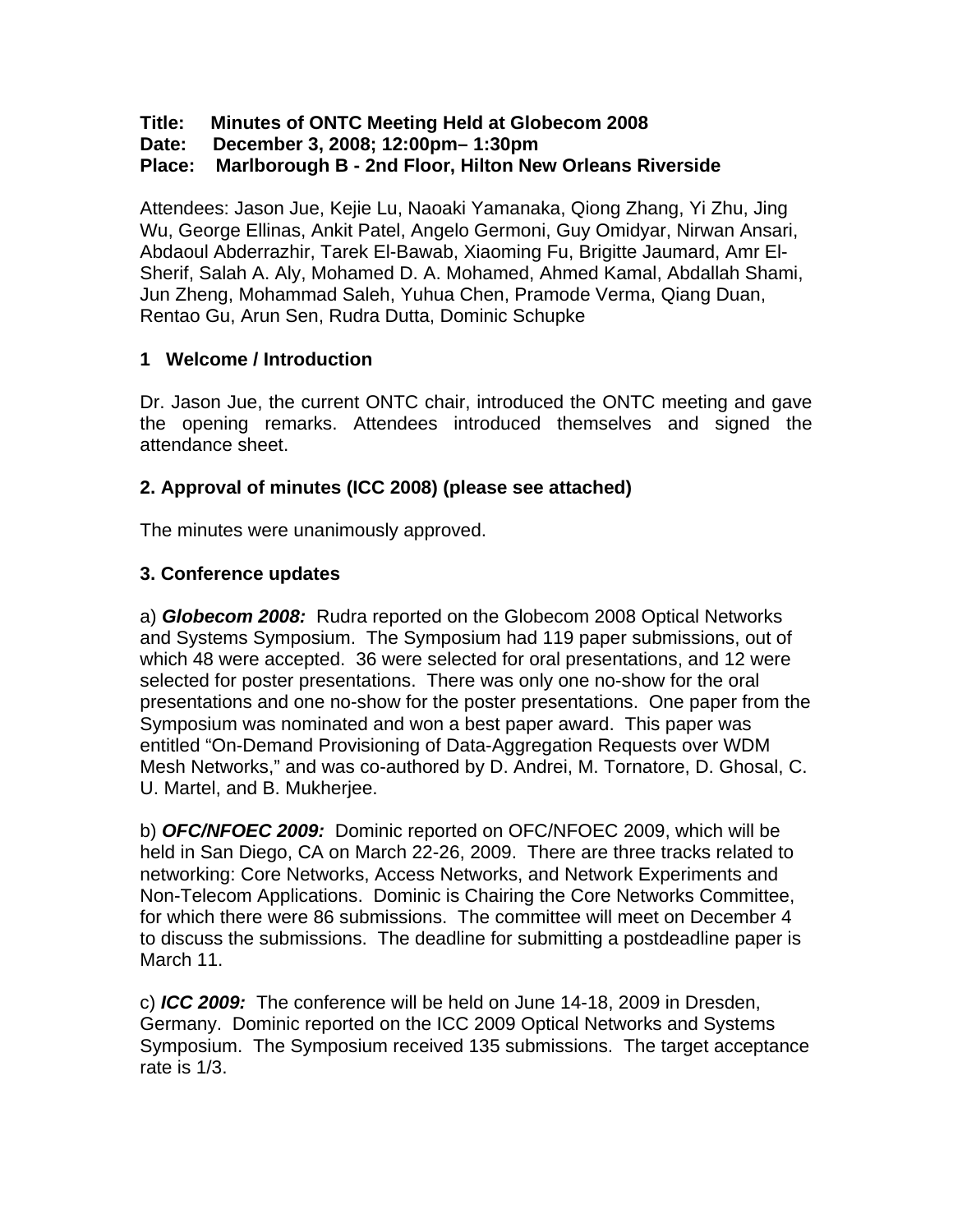d) *Globecom 2009:* Globecom 2009 will be held November 30-December 4 in Honolulu, Hawaii. The paper submission deadline is March 15. There are two symposia relevant to ONTC.

(i) Optical Networks and Systems Symposium: Naoaki reported that the TPC members have been invited and the call for papers has been sent out. (ii) Next-Generation Networking and Internet Symposium: Ashwin Gumaste and Nasir Ghani are symposium co-chairs. This symposium will include some topics related to optical networking.

e) *ICC 2010:* ICC 2010 will be held May 23-27 in Capetown, South Africa. A TPC meeting was held on Dec. 2. Co-chairs have been assigned. The appointment of TPC members is in progress. The paper submission deadline is September 4.

f) *Globecom 2010:* Globecom 2010 will be held December 5-10 in Miami, FL. The kickoff meeting was held on December 3. The organizing committee and symposia co-chairs will be finalized soon.

### **4. Other conferences and workshops**

a) *IEEE ANTS 2008:* This conference is fully sponsored by IEEE. It will be held December 15-17, 2008 in Mumbai, India. The venue is IIT Bombay, which is in the northern part of Mumbai. The conference will have a single track and there will be 25 paper presentations/talks.

b) Other past IEEE technically co-sponsored conferences include ICCCN 2008, BroadNets 2008, and HONET 2008.

c) Upcoming IEEE technically co-sponsored conferences include ONDM 2009 and HPSR 2009. Naoaki reported on HPSR. The submission deadline for HPSR 2009 will be January 16, 2009. It will be single track, and about 50% of the papers will be related to optical networks.

d) Other non-IEEE sponsored conferences (or pending approval of IEEE sponsorship) include ECOC 2008, APOC 2008, ICCCN 2009, and BroadNets 2009.

e) There will be an upcoming conference in Kathmandu, Nepal. IEEE sponsorship is being sought for this conference.

f) The NSCN workshop will be held with INFOCOM 2009. The deadline will be January 9, 2009.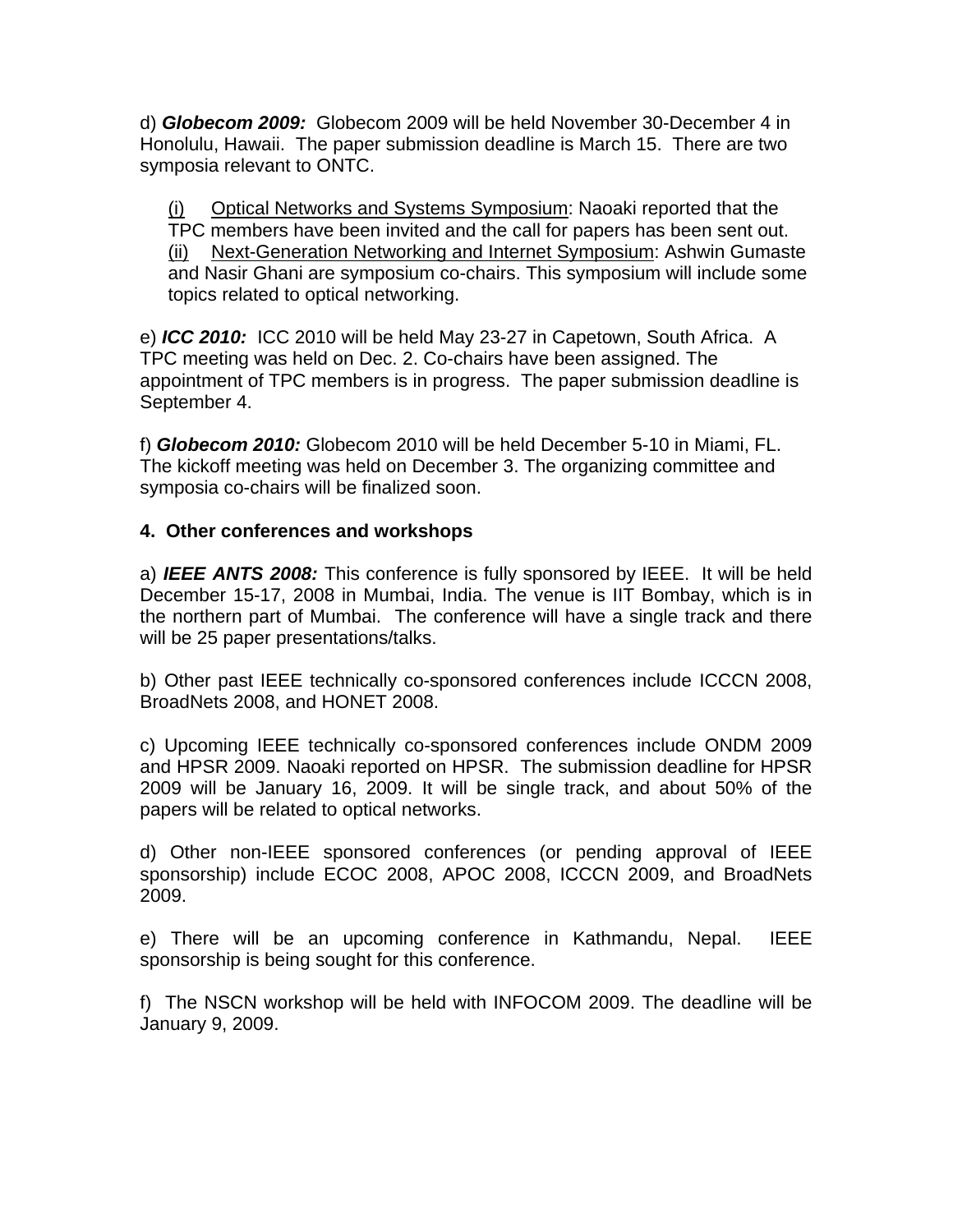g) Jason explained the procedure for getting IEEE sponsorship. Conference organizers should submit the application form located on the ComSoc website: http://www.comsoc.org/confs/. The organizers should also coordinate with TCs. There are two types of sponsorship: (a) 100% financial sponsorship; and (b) Technical sponsorship (non-financial). At least three TC representatives should be on the organizing committee. IEEE ComSoc will no longer sponsor events with CreateNet and ICST.

# **5. Publications**

The IEEE JSAC Optical Communication and Networking series (OCN) will become an independent journal in 2009. The journal may be merged with OSA's JON.

# **6. Standards forums activities (IETF, OIF, ITU/T1, GGF)**

IEEE ComSoc has established a standard board to increase IEEE ComSoc involvement in standards activities. Several issues are listed below:

- 1) Each TC is invited to nominate a liaison to the standards board.
- 2) TCs are invited to propose standardization projects.

Dominic reported that there are several standardization activities in ITU and IETF. Hot topics in standardization include the following:

- ITU-T: additional ODU formats (e.g., ODU0 and ODU4), 100GbE DWDM
- IEEE 802.3ba: Higher-speed (40G/100G) Ethernet
- IETF CCAMP: Wavelength Switched Optical Networks (WSON)

Dominic also mentioned that there is a related paper on standards entitled "Optical Transport Network Evolution" in the IEEE Communications Magazine, October 2008 issue.

## **7. Industry Activities**

Dominic reported that industry involvement is increasing. Particularly, in ICC 2009, 18% of the TPC members are from industry, compared to less than 8% for ICC 2008.

## **8. Distinguished Lecturer Program**

Jason explained the IEEE Distinguished Lecturer program. TCs can nominate lecturers. The term is 2 years, and funding is provided for lecture tours. Jason further explained that the main criteria are the reputation of the lecturer and the topics of the lecturer.

For the 2009-2010 distinguished lecturer term, there were a total of 21 nominations, out of which 11 have been approved. The ONTC had nominated Dr. Arun Somani, and this nomination was approved.